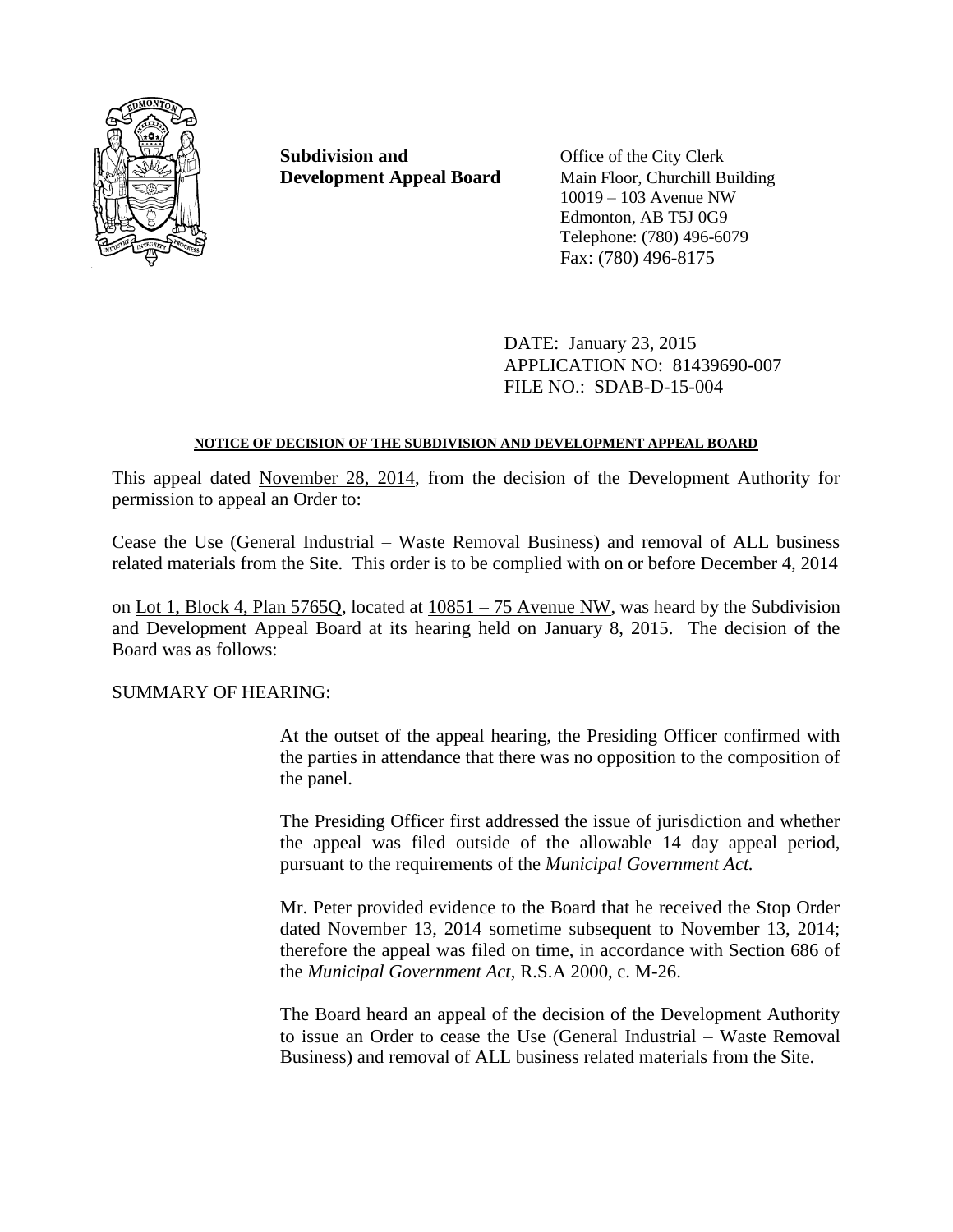This Order is to be complied with on or before December 4, 2014, located at 10851 – 75 Avenue NW. The subject Site is zoned RF6 Medium Density Multiple Family Zone.

The Board notes that no letters were received in support or opposition to the Stop Order.

Mr. Peter stated that the appeal hearing was not scheduled within the required 30 days from the time he filed the appeal. He stated that when he filed the appeal he was asked to sign a waiver and he refused to sign the waiver. He stated that he reserved the right to object or file the appeal based on the fact that the appeal hearing would not be within 30 days. Mr. Peter chose to proceed with the appeal.

The Board heard from Mr. Peter, who made the following points:

- 1. He has operated his 1-800 Dump Now business for eight years.
- 2. In his opinion, he is a benefit to the City and his closest neighbours are in support of his business.
- 3. There is no business activity at the subject Site.
- 4. He feels harassed by City officials.
- 5. He presented a PowerPoint presentation to the Board, marked Exhibit  $A$ ".
- 6. In his opinion, his property should be zoned commercial and not RF6 Medium Density Multiple Family Zone.
- 7. His neighbourhood is full of rental properties that are not owner occupied.
- 8. No neighbours appeared in opposition at the hearing and there was no representation from the Development Authority at the hearing.

In response to questions by the Board, Mr. Peter provided the following information:

- 1. He confirmed that he owns two dump trucks which have a 4200 Gross Vehicle Weight.
- 2. He confirmed that he stores salvageable material in the sheds located on the subject Site.
- 3. He conceded that he does not have a valid development permit to operate the business from the subject Site and he confirmed that he does not have a right to operate his business or store business materials on the subject Site.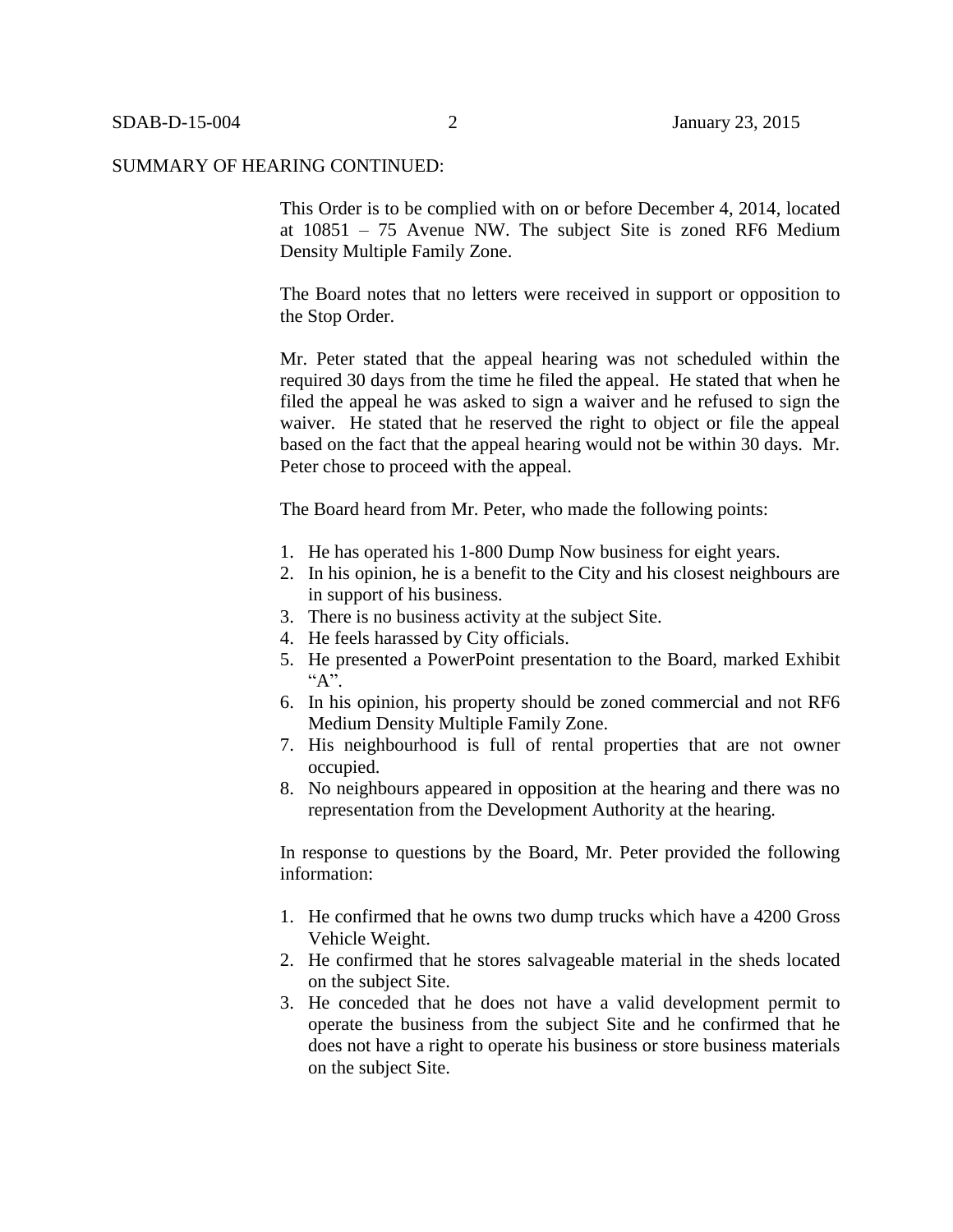- 4. However, he stated that the salvageable material is not related to his business.
- 5. He may consider applying for a development permit to operate his business from the subject Site in the near future.

### DECISION:

that the appeal be DENIED and the STOP ORDER UPHELD.

### REASONS FOR DECISION:

The Board finds the following:

- 1. A General Industrial Use is neither a Permitted Use nor a Discretionary Use in the RF6 Medium Density Multiple Family Zone.
- 2. The Stop Order requires the Appellant to "CEASE the Use (General Industrial – Waste Removal Business) and removal of ALL business related materials from the Site. This Order is to be complied with on or before December 4, 2014."
- 3. The Appellant acknowledged that the Development Permit for his 1- 800 Dump Now business has expired.
- 4. The Appellant applied for a Development Permit renewal which was refused by the Development Authority and subsequently appealed to the Subdivision and Development Appeal Board. The appeal was refused on April 4, 2014.
- 5. The Appellant does not have a valid permit to operate a business from the subject Site and he confirmed that he does not have a right to operate his business or store business materials on the subject Site.
- 6. Based on the photograph evidence submitted to the Board, it was difficult for the Board to determine if all business related materials had been removed. The issue before the Board is whether the Stop Order dated November 13, 2014 was issued correctly and there should not be any General Industrial business taking place on the subject Site.
- 7. Accordingly, a Stop Order that requires compliance with those two stipulations was issued correctly.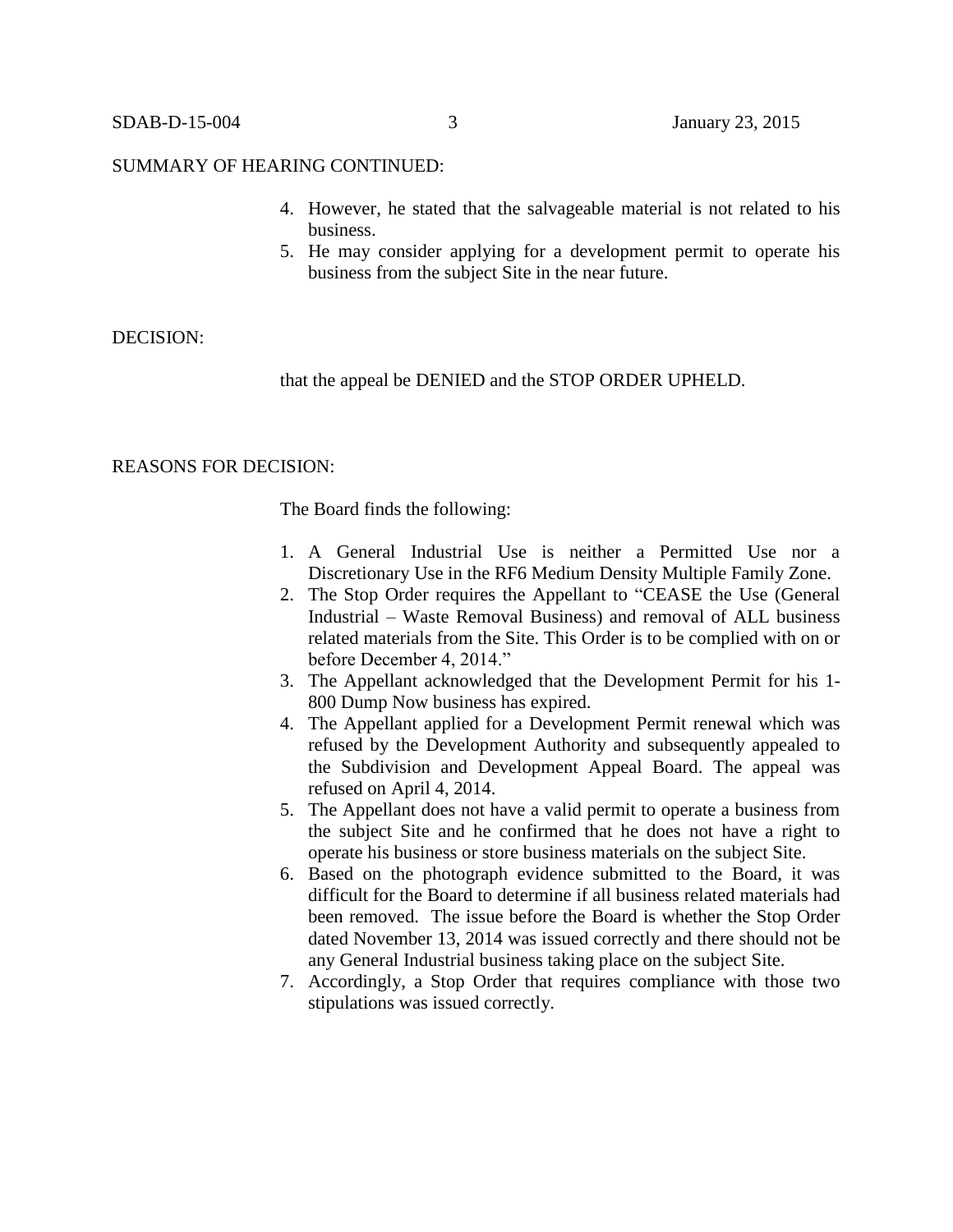### **IMPORTANT INFORMATION FOR APPLICANT/APPELLANT**

- 1. This decision may be appealed to the Alberta Court of Appeal on a question of law or jurisdiction under Section 688 of the *Municipal Government Act*, R.S.A. 2000, c. M-26. If the Subdivision and Development Appeal Board is served with notice of an application for leave to appeal its decision, such notice shall operate to suspend the Development Permit.
- 2. When a decision has been rendered by the Subdivision and Development Appeal Board, the enforcement of that decision is carried out by the Sustainable Development Department, located on the  $5<sup>th</sup>$  Floor, 10250 – 101 Street, Edmonton.

Mr. I. Wachowicz, Presiding Officer SUBDIVISION AND DEVELOPMENT APPEAL BOARD

cc:

NOTE: Citizens can call 311, 24-hours a day, every day of the year for access to City of Edmonton information, programs and services.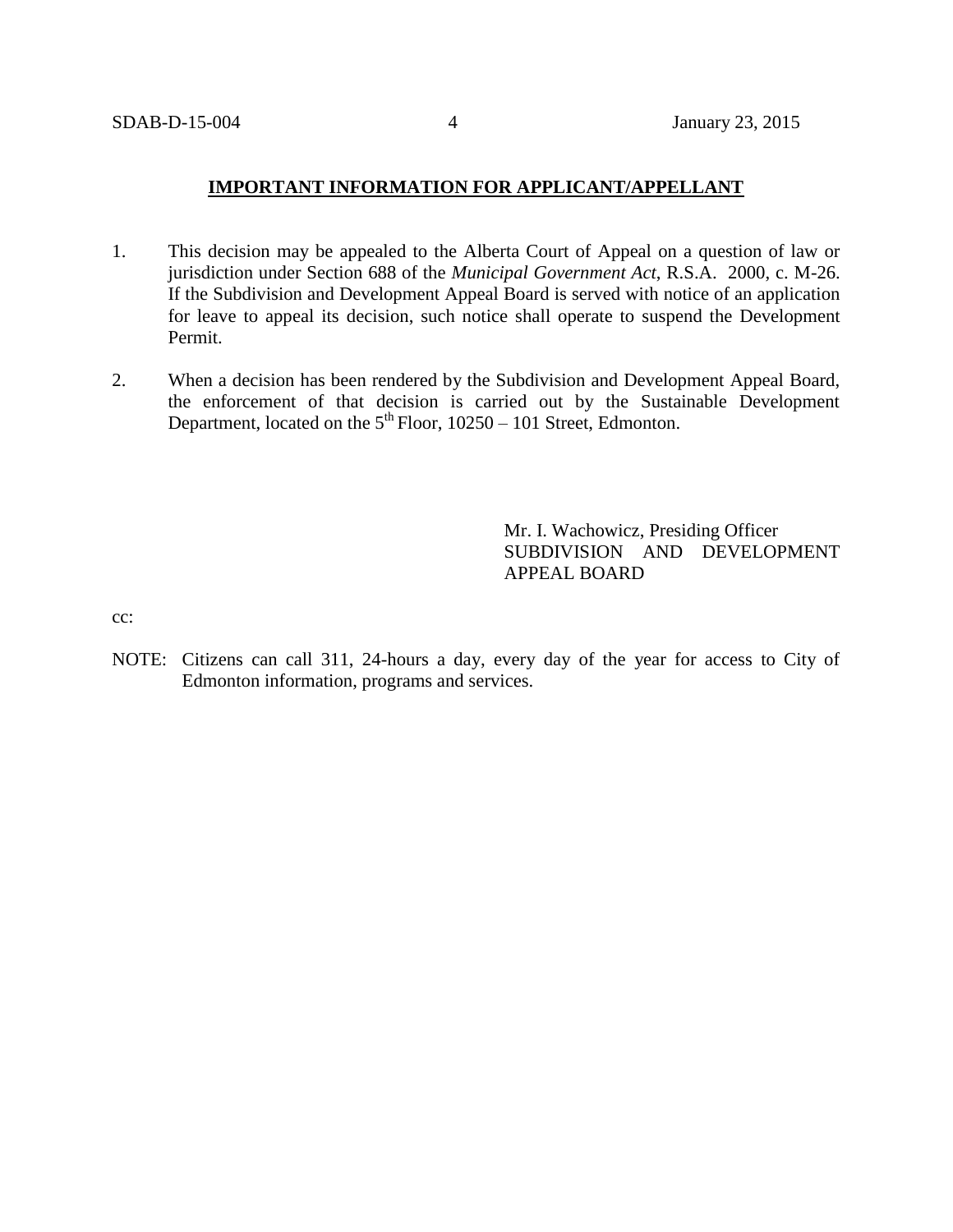

**Subdivision and** Office of the City Clerk

**Development Appeal Board** Main Floor, Churchill Building 10019 – 103 Avenue NW Edmonton, AB T5J 0G9 Telephone: (780) 496-6079 Fax: (780) 496-8175

> DATE: January 23, 2015 APPLICATION NO: 162862587-001 FILE NO.: SDAB-D-15-005

# **NOTICE OF DECISION OF THE SUBDIVISION AND DEVELOPMENT APPEAL BOARD**

This appeal dated December 2, 2014, from the decision of the Development Authority for permission to:

Construct an exterior alteration to an existing Single Detached House (Driveway extension, 3.05 metres by 7.62 metres), existing without permits

on Lot 25, Block 85, Plan 9021693, located at 18920 – 90A Avenue NW, was heard by the Subdivision and Development Appeal Board at its hearing held on January 8, 2015. The decision of the Board was as follows:

# SUMMARY OF HEARING:

At the outset of the appeal hearing, the Presiding Officer confirmed with the parties in attendance that there was no opposition to the composition of the panel.

The appeal was filed on time, in accordance with Section 686 of the *Municipal Government Act*, R.S.A 2000, c. M-26.

The Board heard an appeal of the decision of the Development Authority to refuse an application to construct an exterior alteration to an existing Single Detached House (Driveway extension, 3.05 metres by 7.62 metres), existing without permits, located at 18920 – 90A Avenue NW. The subject Site is zoned RF1 Single Detached Residential Zone. The development permit application was refused because the proposed development does not lead directly from the roadway to a required Garage; Parking Spaces shall not be located within a Front Yard; and the proposed Driveway extension exceeds the maximum allowable Width for a Driveway.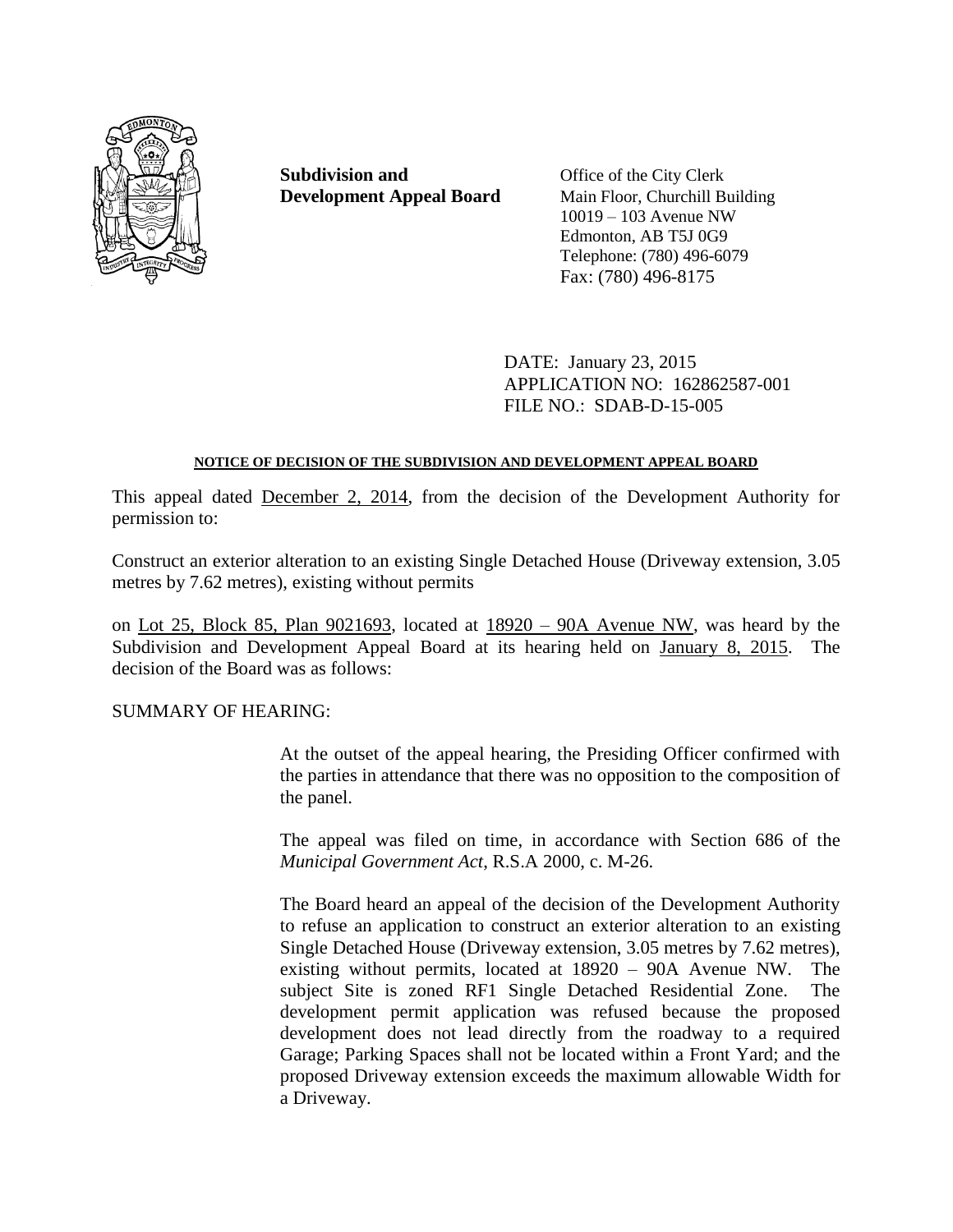Prior to the hearing, the Board received one letter in support of the proposed development dated December 15, 2014; a submission from the Appellant which includes 24 names from neighbouring property owners in support of the proposed development dated December 12, 2014; and a submission from the Development Officer dated December 12, 2014.

At the outset of the hearing, Mr. Lam indicated that English is his second language. The Presiding Officer indicated that Mr. Lam could request to postpone the appeal hearing to seek a translator or the Board could proceed slowly. Mr. Lam chose to proceed with the appeal hearing.

The Board heard from Mr. Lam, the Appellant, who made the following points:

- 1. He stated that the construction of the Driveway extension took place after he was involved in a vehicular accident in 2012 and he had difficulty backing out of the Driveway.
- 2. The adjacent neighbour to the west has several vehicles; and visitors to that property often park and obstruct the Driveway access of other properties.
- 3. All of the other neighbours in the 60 metres notification radius are in support of the proposed development with the exception of the neighbour located immediately west of the subject Site.
- 4. The Driveway extension is on the east side of the property and does not affect the neighbour to the west.

In response to questions by the Board, Mr. Lam provided the following information:

1. He clarified that only two vehicles are registered to the subject property. Occasionally, visitors park in the Driveway.

The Board then heard from Mr. Xie, representing the Sustainable Development Department, who made the following points:

1. He confirmed that the Driveway extension occurred in 2011.

In response to questions by the Board, Mr. Xie provided the following information: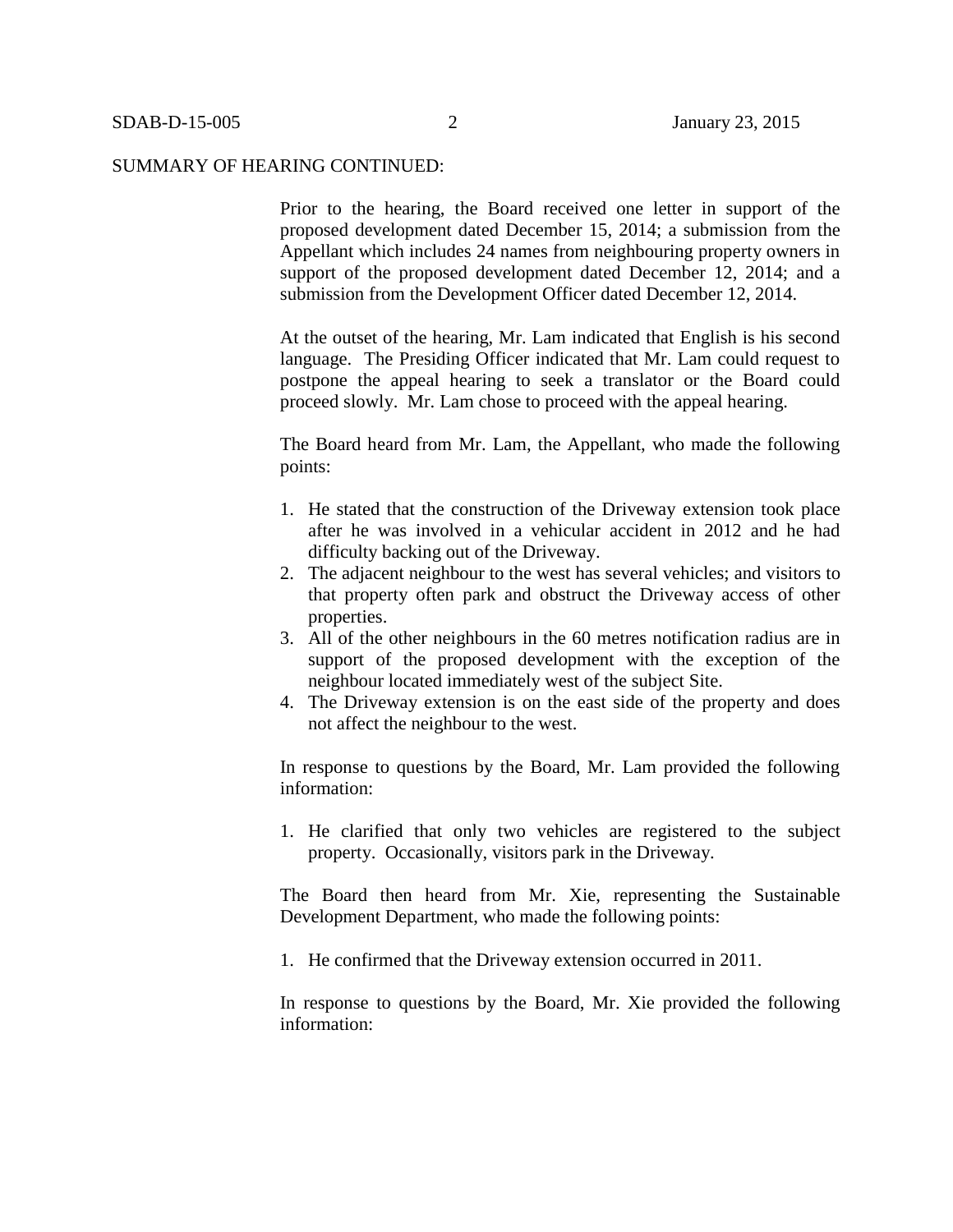- 1. He was asked to clarify why the development was classified as an extended Driveway when it appeared to be a walkway from the front door to the sidewalk.
- 2. The primary concern is the increased width of the Driveway.
- 3. He acknowledged that there was no evidence that the Driveway extension was utilized as a Parking Space.

The Board heard from Mr. Weikum, a neighbouring property owner, who made the following points:

- 1. He lives west of the subject property and is opposed to the proposed development.
- 2. His concern is whether or not the Driveway extension is a legal development since no development permit was issued.
- 3. He owns one motorcycle, one motorhome, one vehicle, two trucks, and a boat.
- 4. There is a shortage of parking as the subject property is located on a cul-de-sac which makes it difficult for visitors to park in front of his house.
- 5. Several visitors have been ticketed when parked in front of his property based on complaints by the neighbours.

In response to questions by the Board, Mr. Weikum provided the following information:

1. He confirmed that the Driveway extension on Mr. Lam's property has not been used to park vehicles.

In rebuttal, Mr. Lam made the following point:

1. He confirmed that he has not used the Driveway extension to park vehicles.

### DECISION:

that the appeal be ALLOWED and the DEVELOPMENT GRANTED and the excess of 2.33 metres in the maximum width of a Driveway be permitted, and the requirement that the Driveway shall lead directly from the roadway to the required Garage or Parking Area be waived, subject to the following conditions: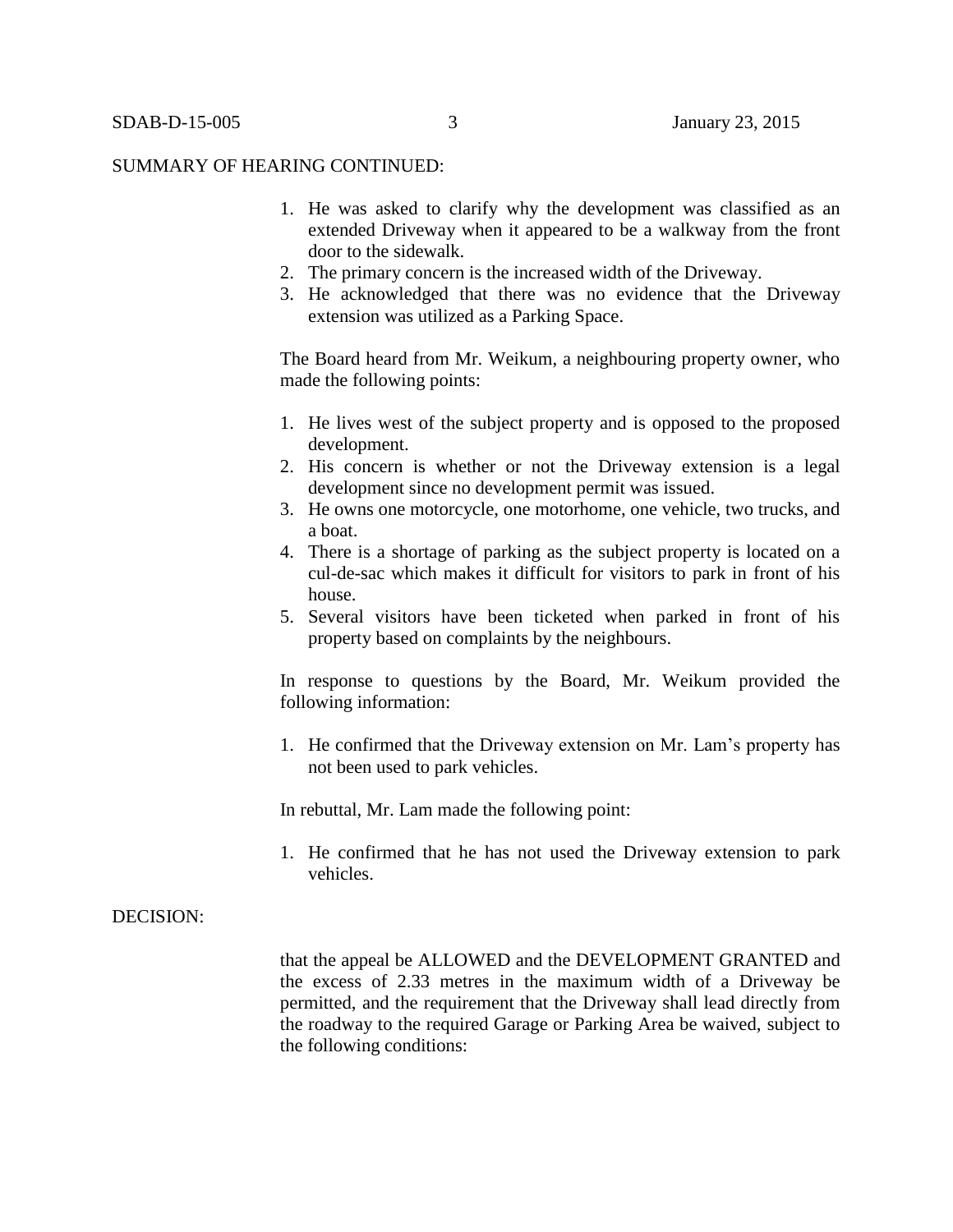#### DECISION CONTINUED:

- 1. The additional 2.33 metres of the extended hardsurfaced area to the east shall not be used for parking or storage of vehicles.
- 2. The existing landscaped Front Yard shall be preserved and maintained and not altered with any additional hardsurfacing in addition to the approved permit.

# REASONS FOR DECISION:

The Board finds the following:

- 1. The proposed development is Accessory to a Permitted Use in the RF1 Single Detached Residential Zone.
- 2. Based on photographic evidence, the proposed hardsurfaced portion of the Front Yard provides direct access from the sidewalk and is an extension of the existing walkway that leads to the front door of the Principal Dwelling.
- 3. The northerly portion of the new hardsurfaced area incorporates a decorative landscaping feature that contains a flower bed.
- 4. Based on the evidence submitted by the Appellant, the newly extended hardsurfaced area is only used to access the Garage. The existing Driveway prior to the extension was narrow and resulted in difficulties when exiting the Driveway. This evidence was confirmed by the neighbouring property owner that the extended Driveway has not been used to park vehicles.
- 5. The Board acknowledges that any increase in size of the Driveway will reduce on-street parking.
- 6. Based on the evidence submitted, a significant distance remains between the extended Driveway and the neighbouring property immediately east of the subject Site. As such, the 2.33 metres extension granted by the Board will minimally impact the on-street parking situation.
- 7. Based on the evidence submitted, a significant portion of landscaped area still remains in the Front Yard which will be maintained as a result of the second condition imposed by the Board.
- 8. Based on photographic evidence, the extended Driveway is characteristic of other developments in the cul-de-sac.
- 9. There is support from neighbouring property owners with the exception of the adjacent neighbour to the west of the property.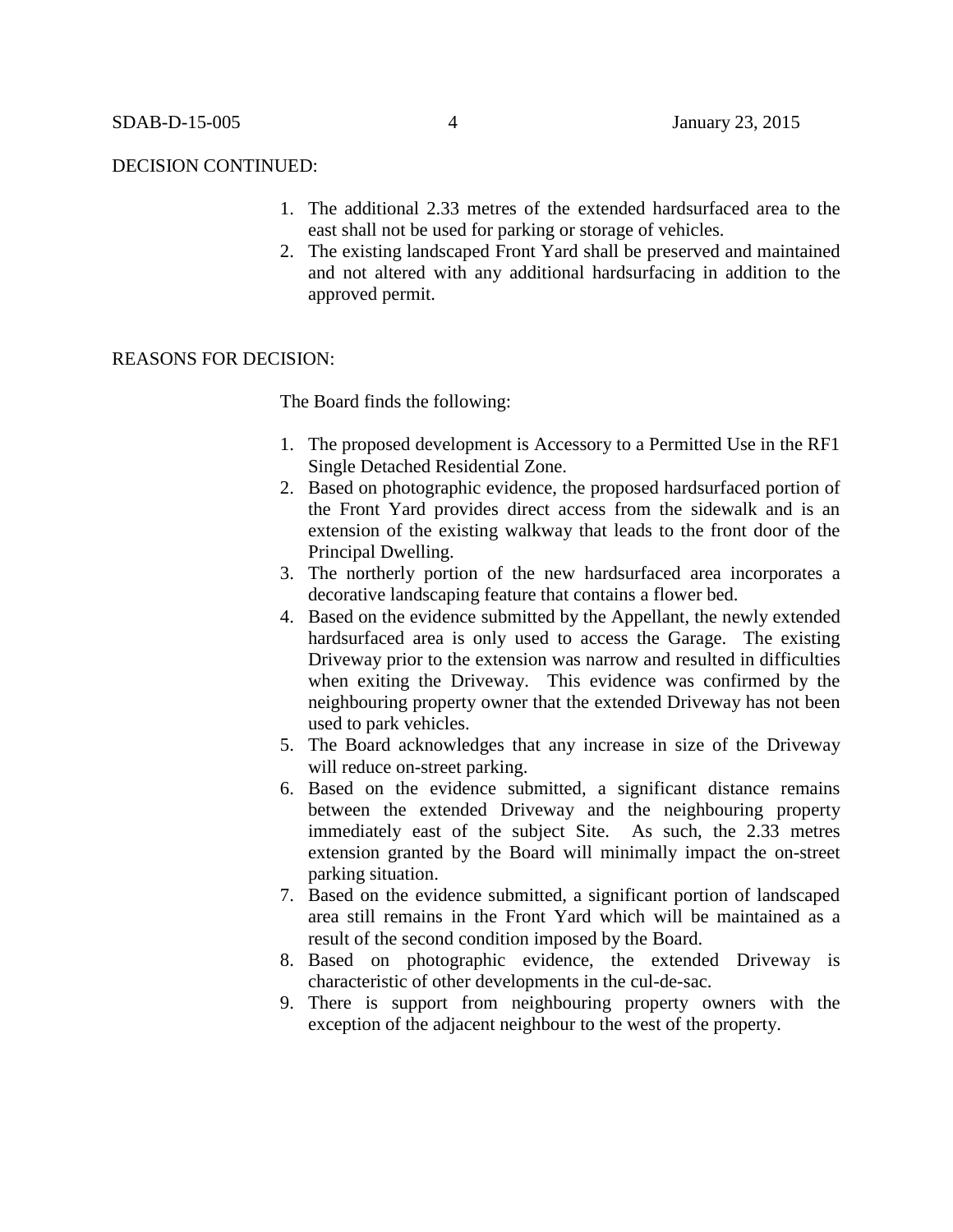### REASONS FOR DECISION CONTINUED:

10. Based on the above, it is the opinion of the Board, that the proposed development will not unduly interfere with the amenities of the neighbourhood nor materially interfere with and affect the use, enjoyment and value of neighbouring parcels of land.

# **IMPORTANT INFORMATION FOR APPLICANT/APPELLANT**

- 1. **THIS IS NOT A BUILDING PERMIT.** A Building Permit must be obtained separately from the Sustainable Development Department, located on the  $5<sup>th</sup>$  Floor, 10250 – 101 Street, Edmonton.
- 2. When an application for a Development Permit has been approved by the Subdivision and Development Appeal Board, it shall not be valid unless and until any conditions of approval, save those of a continuing nature, have been fulfilled.
- 3. A Development Permit shall expire and shall no longer be valid after one year from the date of approval of the Permit, if no construction has been initiated. However, if the permit holder is unable to proceed pending a court decision involving the proposed development, time shall not run until such proceedings are finally completed. For further information, refer to Section 22 of the Edmonton Zoning Bylaw, 12800.
- 4. Notwithstanding clause (3) above, if a Building Permit is issued for the development within the twelve month period, the Development Permit issued therefore shall not lapse unless and until the Building Permit so issued is cancelled or allowed to lapse by virtue of work not having commenced within the statutory minimum period.
- 5. This decision may be appealed to the Alberta Court of Appeal on a question of law or jurisdiction under Section 688 of the *Municipal Government Act*, R.S.A. 2000, c. M-26. If the Subdivision and Development Appeal Board is served with notice of an application for leave to appeal its decision, such notice shall operate to suspend the Development Permit.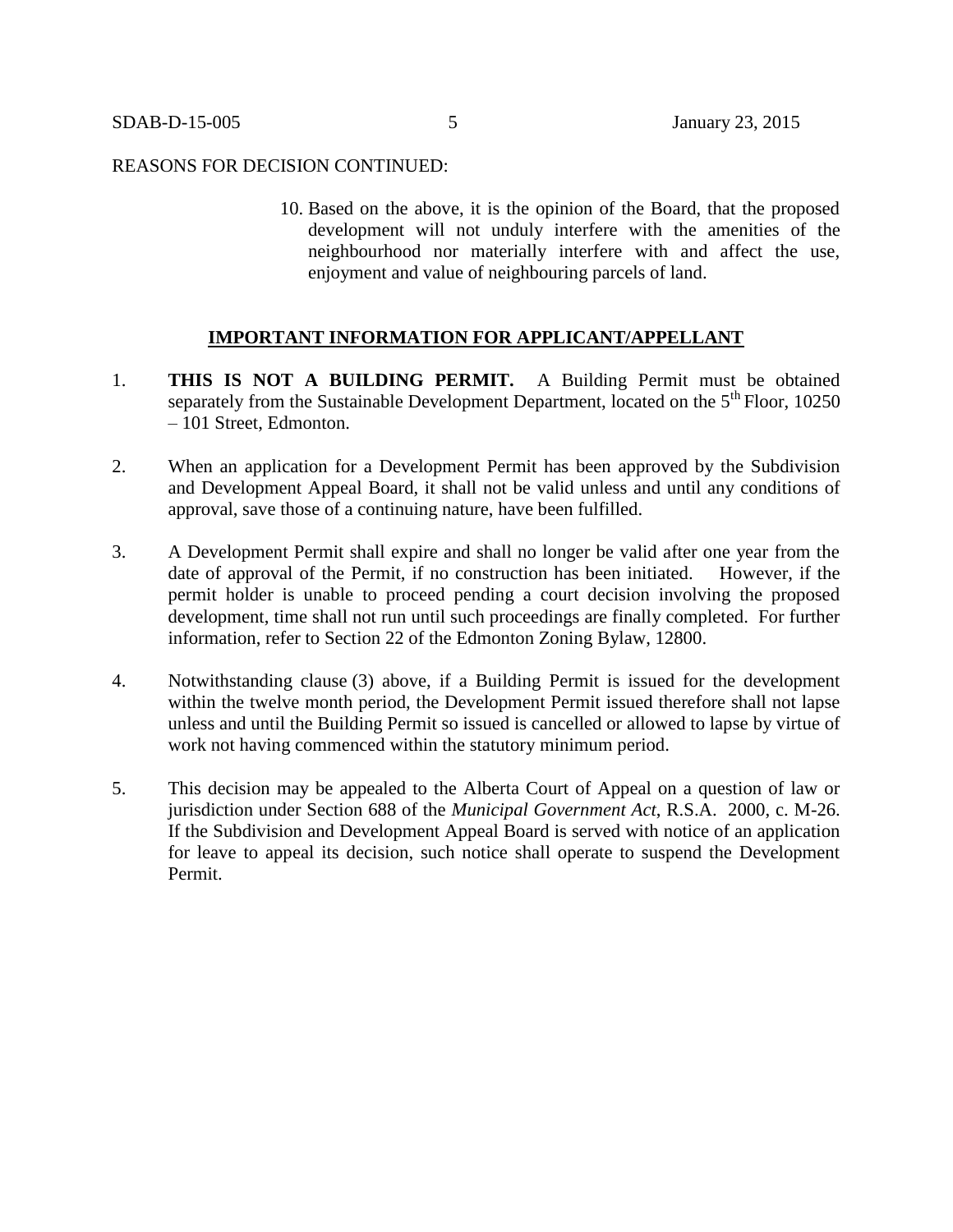6. When a decision on a Development Permit application has been rendered by the Subdivision and Development Appeal Board, the enforcement of that decision is carried out by the Sustainable Development Department, located on the  $5<sup>th</sup>$  Floor, 10250 – 101 Street, Edmonton.

> Mr. I. Wachowicz, Presiding Officer SUBDIVISION AND DEVELOPMENT APPEAL BOARD

cc:

NOTE: Citizens can call 311, 24-hours a day, every day of the year for access to City of Edmonton information, programs and services.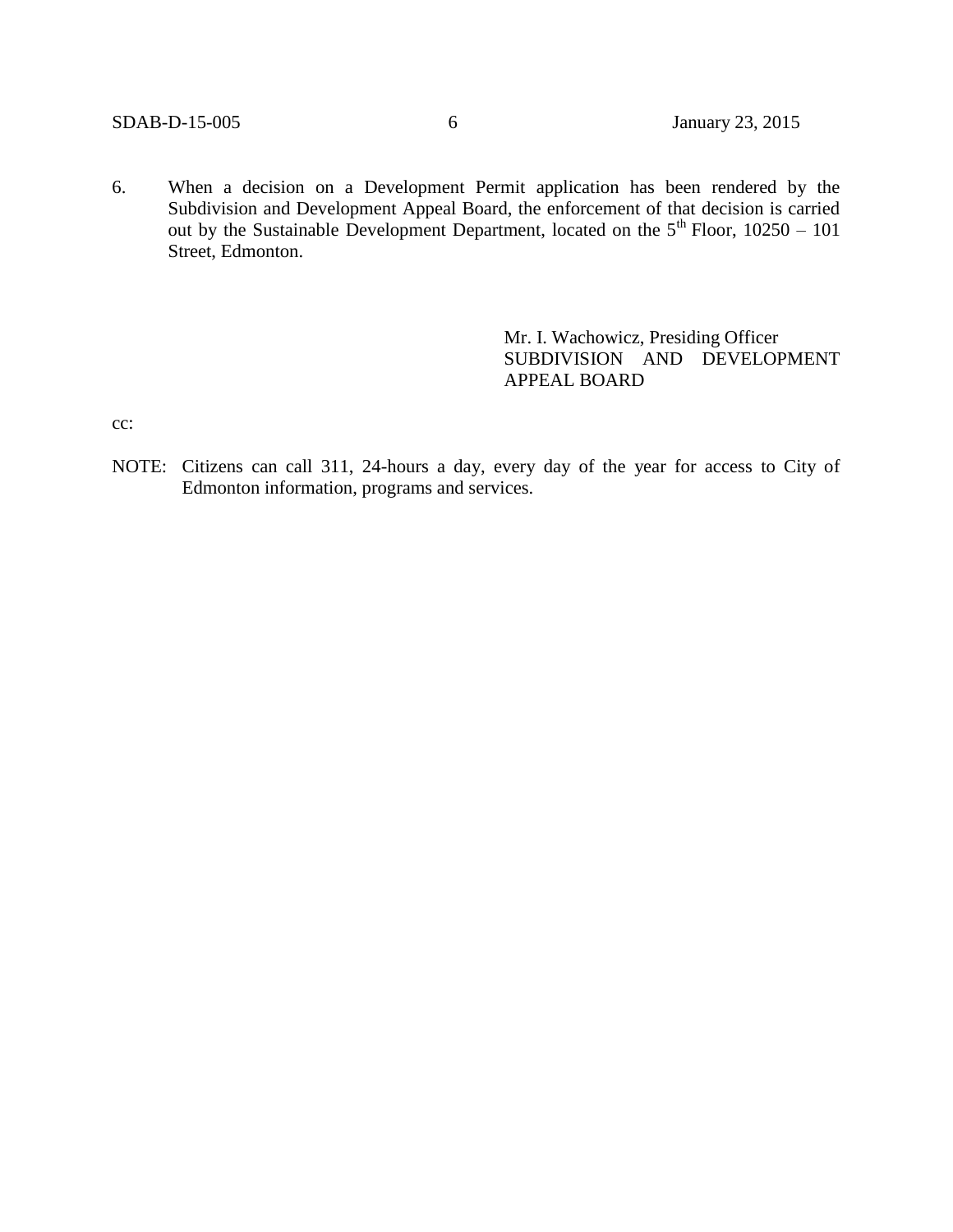

**Subdivision and** Office of the City Clerk

**Development Appeal Board** Main Floor, Churchill Building 10019 – 103 Avenue NW Edmonton, AB T5J 0G9 Telephone: (780) 496-6079 Fax: (780) 496-8175

> DATE: January 23, 2015 APPLICATION NO: 162106704-001 FILE NO.: SDAB-D-15-006

# **NOTICE OF DECISION OF THE SUBDIVISION AND DEVELOPMENT APPEAL BOARD**

This appeal dated December 2, 2014, from the decision of the Development Authority for permission to:

Construct an Accessory Building (6.71 metres by 9.14 metres Detached Garage), existing without permits

on Lot 34, Block 3, Plan 1124699, located at 4058 - Alexander Way SW, was heard by the Subdivision and Development Appeal Board at its hearing held on January 8, 2015. The decision of the Board was as follows:

SUMMARY OF HEARING:

At the outset of the appeal hearing, the Presiding Officer confirmed with the parties in attendance that there was no opposition to the composition of the panel.

The Presiding Officer first addressed the issue of jurisdiction and whether the appeal was filed outside of the allowable 14 day appeal period, pursuant to the requirements of the *Municipal Government Act.*

The Board heard from Mr. Zorzetto, the Appellant, who provided the following information with regard to the timing of filing the appeal:

- 1. The refused Development Permit was sent to the property owner at 4058 – Alexander Way SW.
- 2. He was notified by the property owner a few days prior to December 2, 2014 that the Development Permit was refused.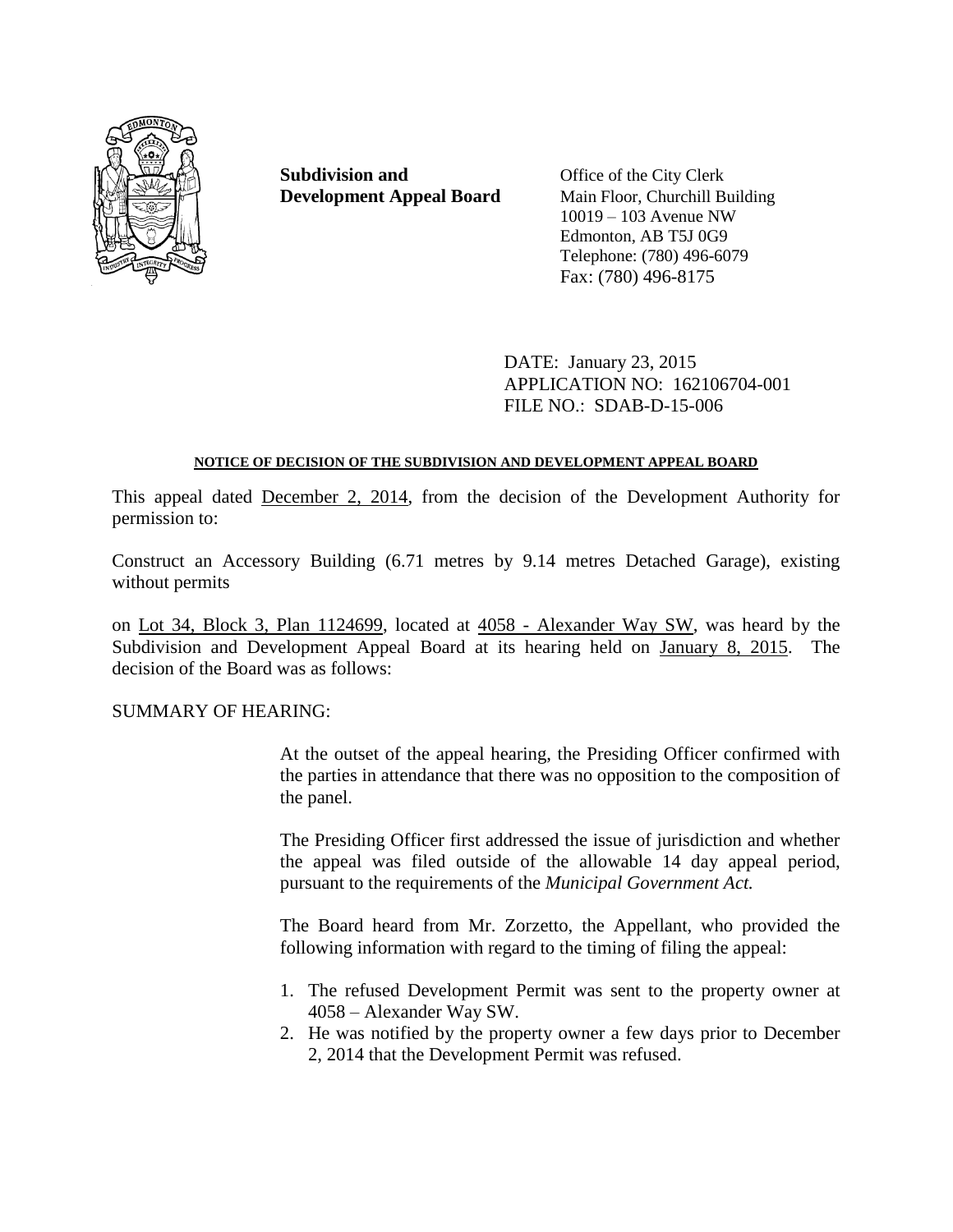- 3. He reviewed his text messages and indicated that he received the decision notice on November 24, 2014 at 9:08 a.m.
- 4. He could not provide information when the refusal was received by the property owners and there was no evidence submitted when the property owners received the refused Development Permit.

The Board then heard from Ms. Gordychuk, representing the Sustainable Development Department, who made the following points regarding the late filing.

- 1. She did not know the exact date the refused Development Permit was sent by registered mail; however, it was no later than October 30, 2014.
- 2. She could not provide documentation with regard to the date of receipt of the registered mail to the property owners.

# DECISION:

"that the Board assumes jurisdiction."

### REASONS FOR DECISION:

The Board finds the following:

- 1. Section 685(1) of the *Municipal Government Act* states "… the person applying for the permit or affected by the order under Section 645 may appeal to the Subdivision and Development Appeal Board."
- 2. The Development Permit Application indicates that Mr. Zorzetto was the person that applied for the permit.
- 3. Mr. Zorzetto filled out his name as the Applicant with his mailing address and signed the permit as the Applicant.
- 4. The Development Permit Application does not list the names of the property owners.
- 5. The Board notes that the refused Development Permit was not sent to Mr. Zorzetto at the address provided.
- 6. The Board finds that Mr. Zorzetto is the Applicant as outlined in Section 685(1) of the *Municipal Government Act*, and was notified of the refused permit within the 14 days of the time this appeal was filed as outlined in Section 686(1) of the *Municipal Government Act*.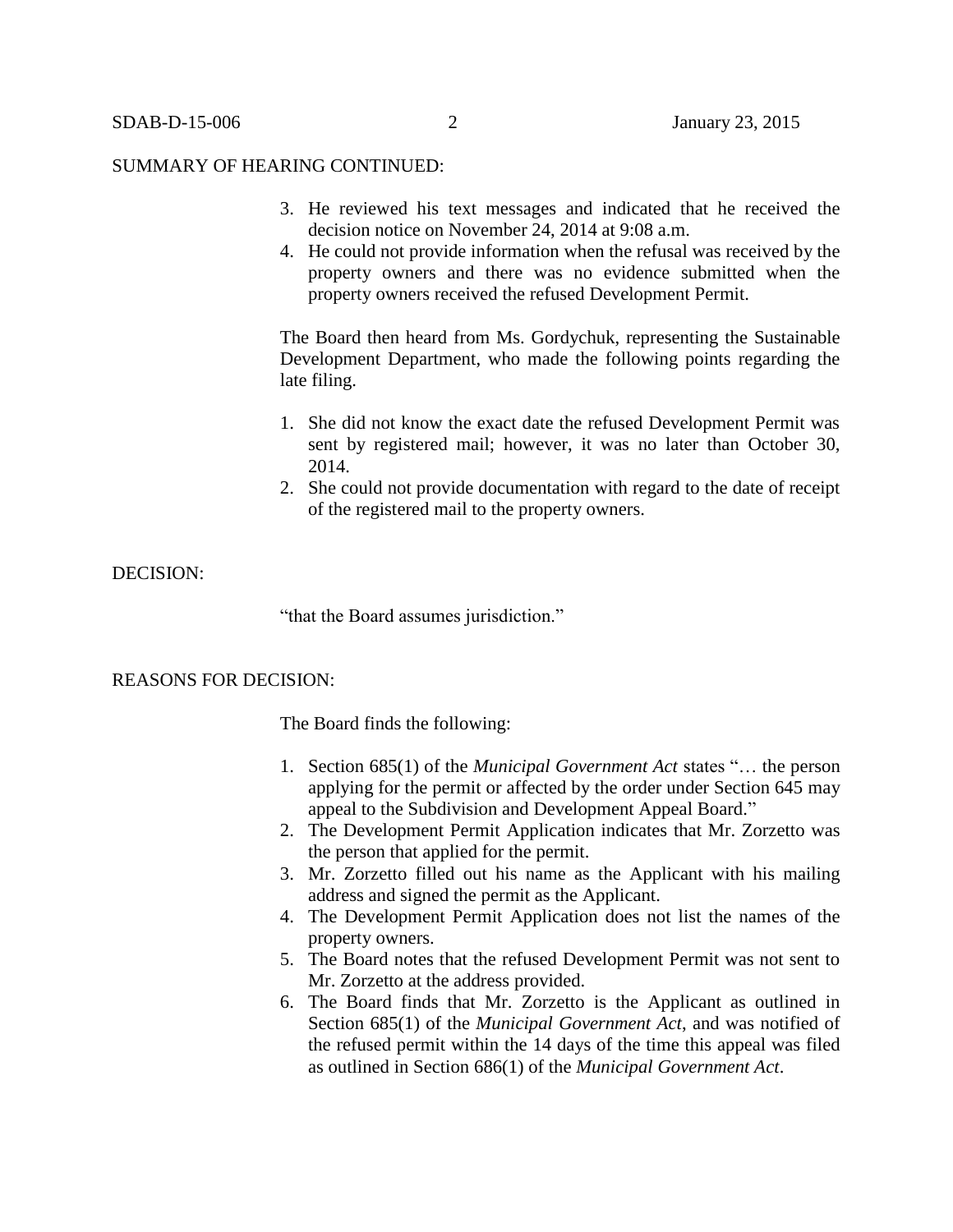The Board heard an appeal of the decision of the Development Authority to refuse an application to construct an Accessory Building (6.71 metres by 9.14 metres Detached Garage), existing without permits, located at 4058 - Alexander Way SW. The subject Site is zoned RPL Residential Planned Lot Zone. The development permit application was refused because the proposed development exceeds the maximum allowable Height for an Accessory Building.

Prior to the hearing, the Board received a submission from the Development Authority dated December 12, 2014.

Mr. Zorzetto continued to make the following points:

- 1. He spoke to 11 neighbouring property owners that could view the proposed development as outlined in Exhibit "A".
- 2. He sent an email and visited neighbouring property owners and explained the variance requested.
- 3. The responses received were positive with no opposition. Some of the neighbours visited the subject property to see the development.
- 4. The building north of the subject property is approximately 2 to 3 inches lower in Height than the proposed development and is similar to other developments in the area.

Ms. Gordychuk, representing the Sustainable Development Department continued to make the following points:

- 1. She has no authority to vary Height.
- 2. In her opinion, the proposed development will not have a negative impact on neighbouring property owners.
- 3. In her opinion, the proposed development looks like a standard garage which is characteristic of the neighbourhood.

Mr. Zorzetto did not have anything to add in rebuttal.

### DECISION:

that the appeal be ALLOWED and the DEVELOPMENT GRANTED and the excess of 0.58 metres in the maximum allowable Height be permitted.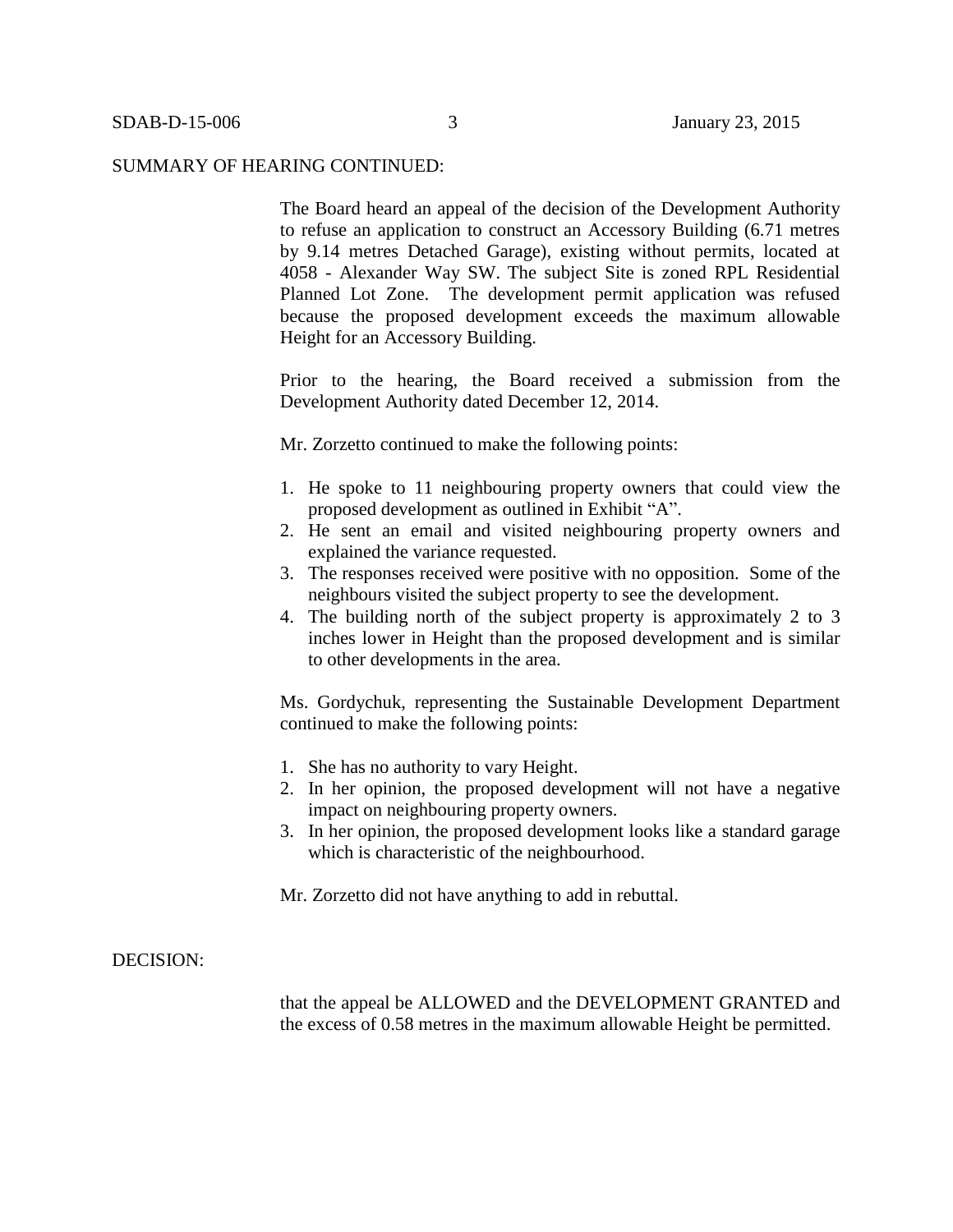#### REASONS FOR DECISION:

The Board finds the following:

- 1. The proposed development is Accessory to a Permitted Use in the RPL Planned Lot Residential Zone.
- 2. The Board accepts the evidence of the Appellant and the Development Authority that the proposed detached Garage is characteristic of the neighbourhood.
- 3. The Board accepts the evidence submitted by the Development Authority that the detached Garage is similar in size, style, and appearance to other Garages in the neighbourhood.
- 4. There is support from neighbouring property owners.
- 5. No letters were received in opposition to the proposed development and no one appeared in opposition at the hearing.
- 6. Based on the above, it is the opinion of the Board, that the proposed development will not unduly interfere with the amenities of the neighbourhood nor materially interfere with and affect the use, enjoyment and value of neighbouring parcels of land.

### **IMPORTANT INFORMATION FOR APPLICANT/APPELLANT**

- 1. **THIS IS NOT A BUILDING PERMIT.** A Building Permit must be obtained separately from the Sustainable Development Department, located on the  $5<sup>th</sup>$  Floor, 10250 – 101 Street, Edmonton.
- 2. When an application for a Development Permit has been approved by the Subdivision and Development Appeal Board, it shall not be valid unless and until any conditions of approval, save those of a continuing nature, have been fulfilled.
- 3. A Development Permit shall expire and shall no longer be valid after one year from the date of approval of the Permit, if no construction has been initiated. However, if the permit holder is unable to proceed pending a court decision involving the proposed development, time shall not run until such proceedings are finally completed. For further information, refer to Section 22 of the Edmonton Zoning Bylaw, 12800.
- 4. Notwithstanding clause (3) above, if a Building Permit is issued for the development within the twelve month period, the Development Permit issued therefore shall not lapse unless and until the Building Permit so issued is cancelled or allowed to lapse by virtue of work not having commenced within the statutory minimum period.